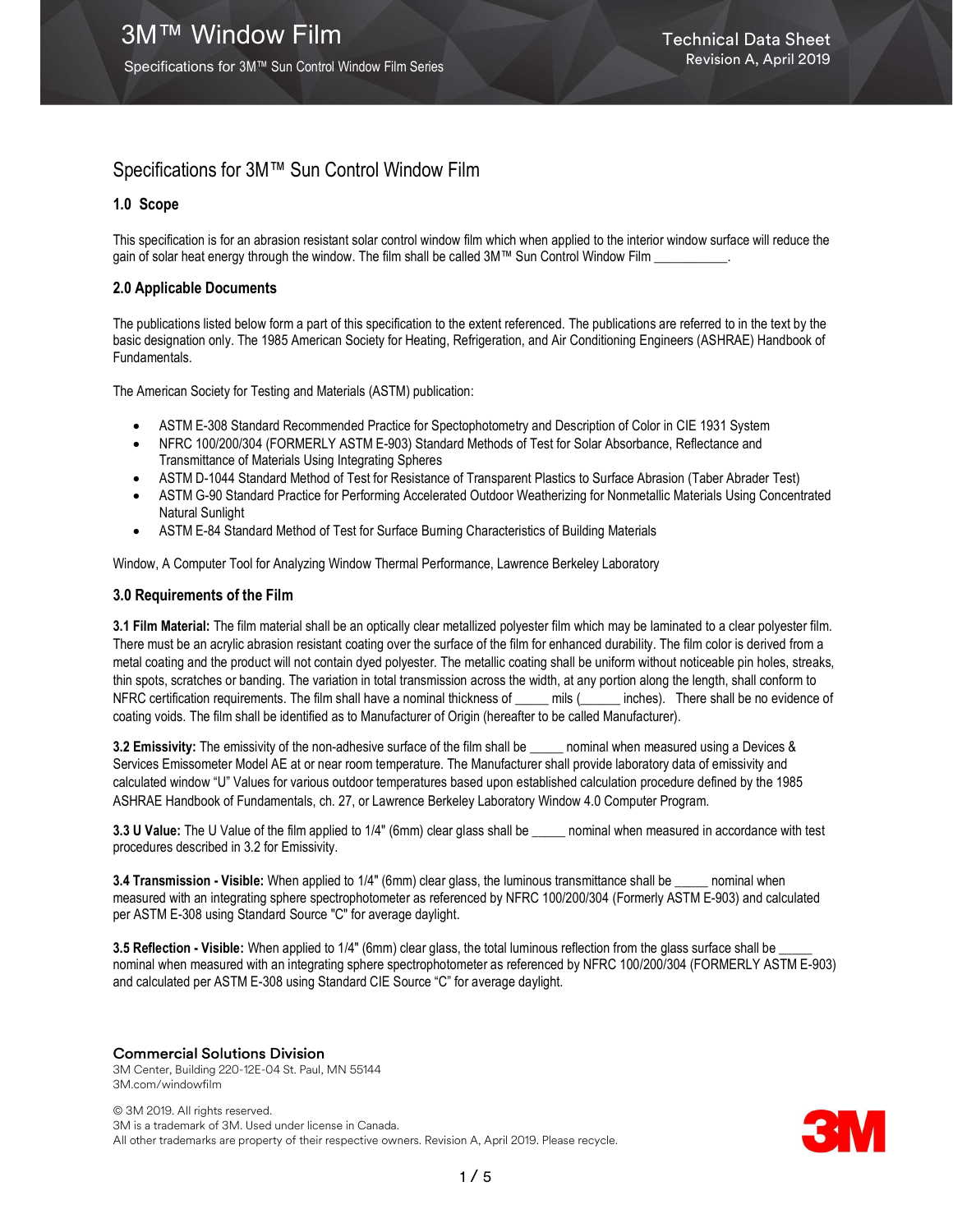Specifications for 3M™ Sun Control Window Film Series

3.6 Transmission - Ultraviolet Light: When applied to 1/4" 6mm) clear glass, the total transmission of solar ultraviolet radiation of air mass = 2 over the spectral range of 3000 to 3800 angstroms shall not exceed \_\_\_\_\_ when measured with an integrating sphere spectrophotometer as referenced by NFRC 100/200/304 (Formerly ASTM E-903).

3.7 Shading Coefficient: When applied to 1/4" (6mm) clear glass, the shading coefficient shall be \_\_\_\_\_ nominal when solar energy transmittance and reflection are measured per NFRC 100/200/304 (Formerly ASTM E-903) and the shading coefficient is computed in accordance with the established procedures defined by The ASHRAE Handbook of Fundamentals.

3.8 Adhesive System: The film shall be supplied with a pressure sensitive weatherable acrylate adhesive applied uniformly over the surface opposite the abrasion resistant coating. A water soluble detackifier shall be incorporated over the pressure sensitive adhesive to facilitate handling. The adhesive shall be essentially optically flat and the film itself shall not appear distorted when viewed from a distance of ten feet (3 m) at angles up to 45 degrees from either side of the glass.

3.9 Flammability: The Manufacturer shall provide independent test data showing that the window film shall meet the requirements of a Class A Interior Finish for Building Materials for both Flame Spread Index and Smoke Development Values per ASTM E-84.

3.10 Abrasion Resistance: The Manufacturer shall provide independent test data showing that the film shall have a surface coating that is resistant to abrasion such that, less than 5% increase of transmitted light haze will result in accordance with ASTM D-1044 using 100 cycles, 500 grams weight, and the CS10F Calibrase Wheel.

## 4.0 Requirements of the Authorized Dealer/Applicator (ADA)

4.1 The ADA shall provide documentation that the ADA is authorized by the Manufacturer to install window film as per the Manufacturer's specifications and in accordance with specific requests as to be determined and agreed to by the customer.

4.2 Authorization of dealership may be verified through the company's 3M I.D. Number.

4.3 The ADA will provide a commercial building reference list of ten (10) properties where the ADA has installed window film. This list will include the following information:

- \* Name of building
- \* The name and telephone number of a management contact
- \* Type of glass
- \* Type of film
- \* Amount of film installed
- \* Date of completion

4.4 Upon request, the ADA will provide a Glass Stress Analysis of the existing glass and proposed glass/film combination as recommended by the film Manufacturer.

4.5 Upon request, the ADA will provide an application analysis to determine available energy cost r education and savings.

#### 5.0 Requirements of the Manufacturer

5.1 The Manufacturer will ensure proper quality control during production, shipping and inventory, clearly identify and label each film core with the product designation and run number.

5.2 Materials shall be manufactured by: 3M Commercial Solutions Division

3M Center Building 280 St. Paul, MN 55144-1000

5.3 3M CSD Point of Contact:

#### Purchased Through:

Energy Products Distribution 9223 Harford Road Baltimore, MD 21234 1-800-537-3911 | info@epdwindowfilm.com

# Jennifer Daly 651-737-1281

#### Commercial Solutions Division

3M Center, Building 220-12E-04 St. Paul, MN 55144 3M.com/windowfilm

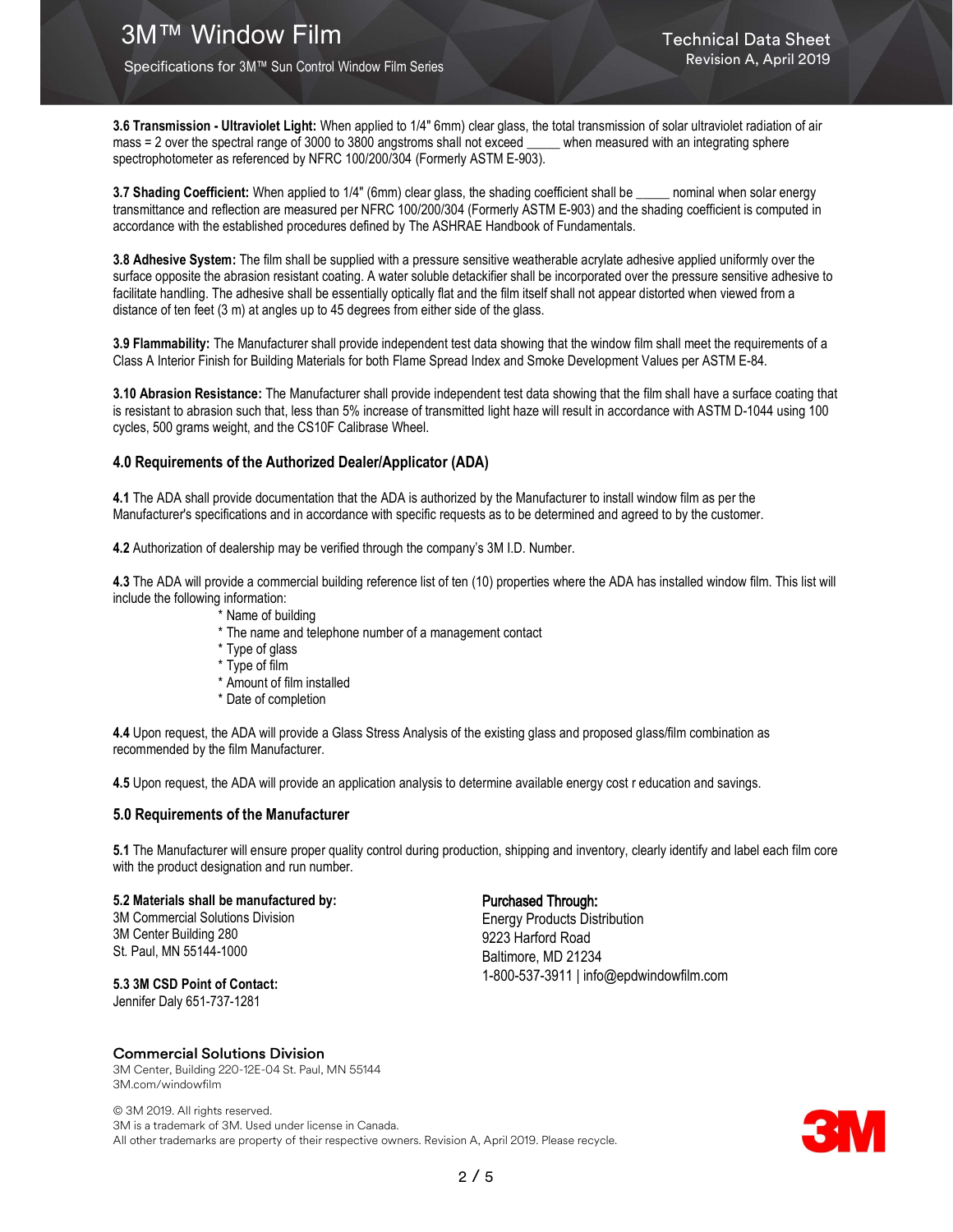Specifications for 3M™ Sun Control Window Film Series

## 6.0 Application

6.1 Examination: Examine glass surfaces to receive new film and verify that they are free from defects and imperfections which will affect the final appearance. Correct and/or note all such deficiencies to the owner prior to commencing film application.

#### 6.2 Preparation:

- a. The window and window framing will be cleaned thoroughly with a neutral cleaning solution. The inside surface of the window glass shall be bladed with industrial razors to ensure the removal of any foreign contaminants.
- b. Toweling or other absorbent material shall be placed on the window sill or sash to absorb moisture accumulation generated by the film application.

6.3 Installation: The film shall be applied as to the specifications of the Manufacturer by an ADA.

- a. Materials will be delivered to the job site with the manufacturer's labels intact and legible.
- b. To minimize waste, the film will be cut to specification utilizing a vertical dispenser designed for that purpose. Film edges shall be cut neatly and square at a uniform distance of 1/8" (3mm) to 1/16" (1,5mm) of the window sealing device.
- c. Clear, clean water will be used to remove the water-soluble overcoat that protects the pressure sensitive adhesive. Water and film slip solution shall be used on the window glass to facilitate the proper positioning of the film
- d. To ensure efficient removal of excess water from the underside of the film and to maximize bonding of the pressure sensitive adhesive, polyplastic bladed squeegees shall be used.
- e. Upon completion, the film may have a dimpled appearance from residual moisture. Said moisture shall, under reasonable weather conditions, dry flat with no moisture dimples within a period of 30 calendar days when viewed under normal viewing conditions.
- f. After installation, any leftover material and/or debris will be removed, and the work area will be returned to original condition. ADA will protect the film before, during and after the installation.

## 7.0 Cleaning

The film may be washed using common window cleaning solutions, including ammonia solutions, 30 days after application. Abrasive type cleaning agents and bristle brushes which could scratch the film must not be used. Synthetic sponges or soft cloths are recommended.

## 8.0 Warranty

Films Covered: Silver P18ARL (P-18ARL), Neutral 20 (RE20NEARL), Neutral 35 (RE35NEARL), Neutral 50 (RE50NEARL), Neutral 70 (RE70NEARL)

8.1 The application shall be warranted by the film manufacturer (3M) for a period of Fifteen (12) years in that the film will maintain solar reflective properties without cracking, crazing, delaminating, bubbling, peeling or discoloration. In the event that the product is found to be defective under warranty, the seller will replace such quantity of the film proved to be defective and will additionally provide the removal and reapplication labor free of charge.

8.2 The film manufacturer (3M) also warrants against glass failure (maximum value \$500 per window) due to thermal shock fracture of glass provided the film is applied to recommended types of glass and the failure occurs within sixty (60) months from the start of application. Any glass failure must be reviewed by the film manufacturer (3M) prior to replacement.

#### Commercial Solutions Division

3M Center, Building 220-12E-04 St. Paul, MN 55144 3M.com/windowfilm

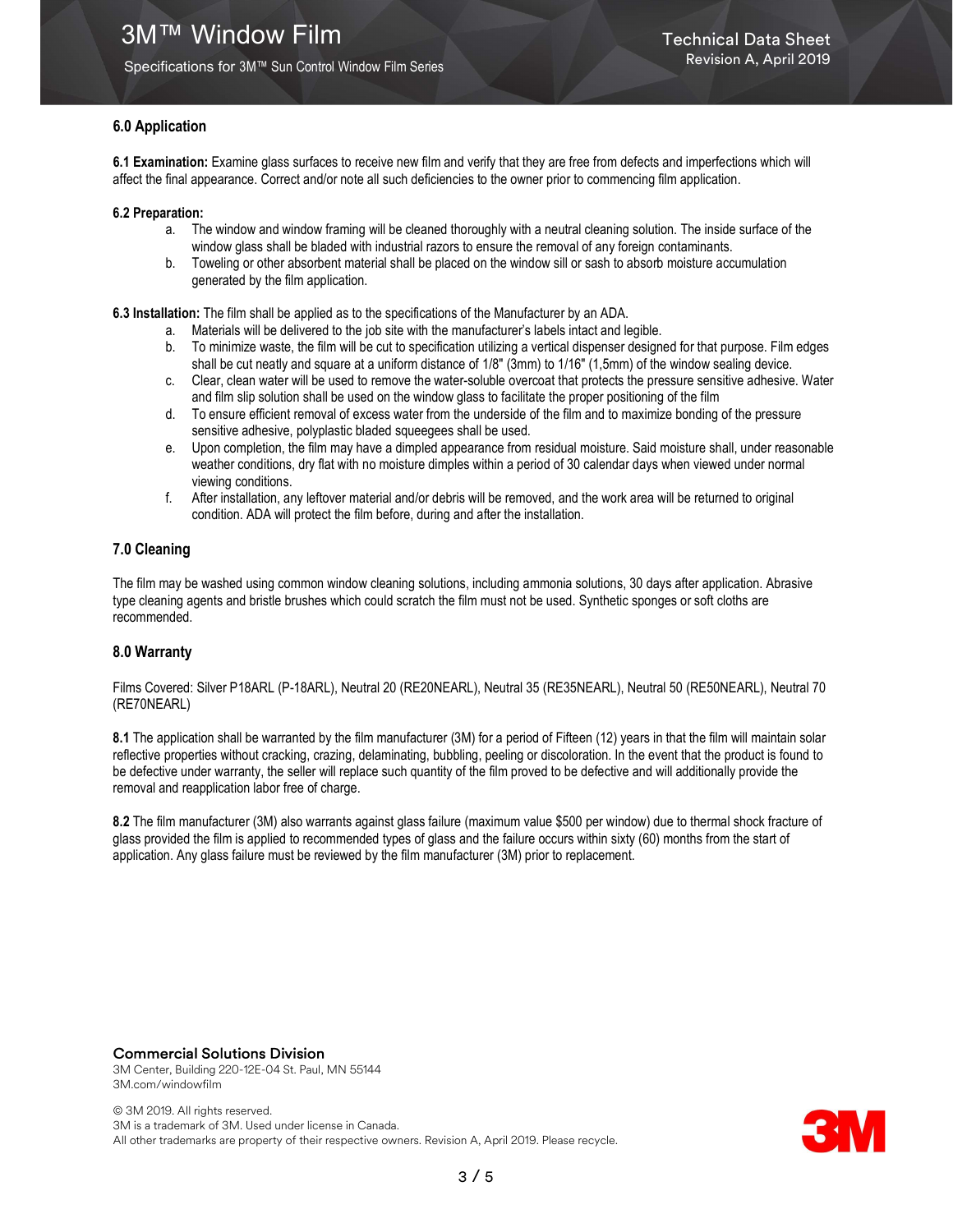# 3M™ Window Film Technical Data Sheet

Specifications for 3M™ Sun Control Window Film Series

| Section | Title                                                  | 3M Window Films |            |            |            |            |
|---------|--------------------------------------------------------|-----------------|------------|------------|------------|------------|
| 1       | Film                                                   | P <sub>18</sub> | Neutral 20 | Neutral 35 | Neutral 50 | Neutral 70 |
| 3.1     | Thickness (mils)                                       | 1.5             | 1.5        | 1.5        | 1.5        | 1.5        |
|         | (inches)                                               | 0.0015          | 0.0015     | 0.0015     | 0.0015     | 0.0015     |
| 3.3     | U value                                                | 0.93            | 0.99       | 0.99       | 1.03       | 1.03       |
| 3.4     | Visible Light Transmission                             | 17%             | 15%        | 36%        | 52%        | 69%        |
| 3.5     | Visible Light Reflection - Exterior                    | 56%             | 21%        | 20%        | 12%        | 9%         |
|         | Visible Light Reflection - Interior                    | 58%             | 19%        | 18%        | 11%        | 8%         |
| 3.6     | <b>Ultraviolet Rejection</b>                           | 99%             | 99%        | 99%        | 98%        | 98%        |
| 3.7     | Shading Coefficient - 90 degrees (normal<br>incidence) | 0.26            | 0.44       | 0.51       | 0.64       | 0.78       |

Note: Performance based upon ¼ clear glass

Commercial Solutions Division

3M Center, Building 220-12E-04 St. Paul, MN 55144 3M.com/windowfilm